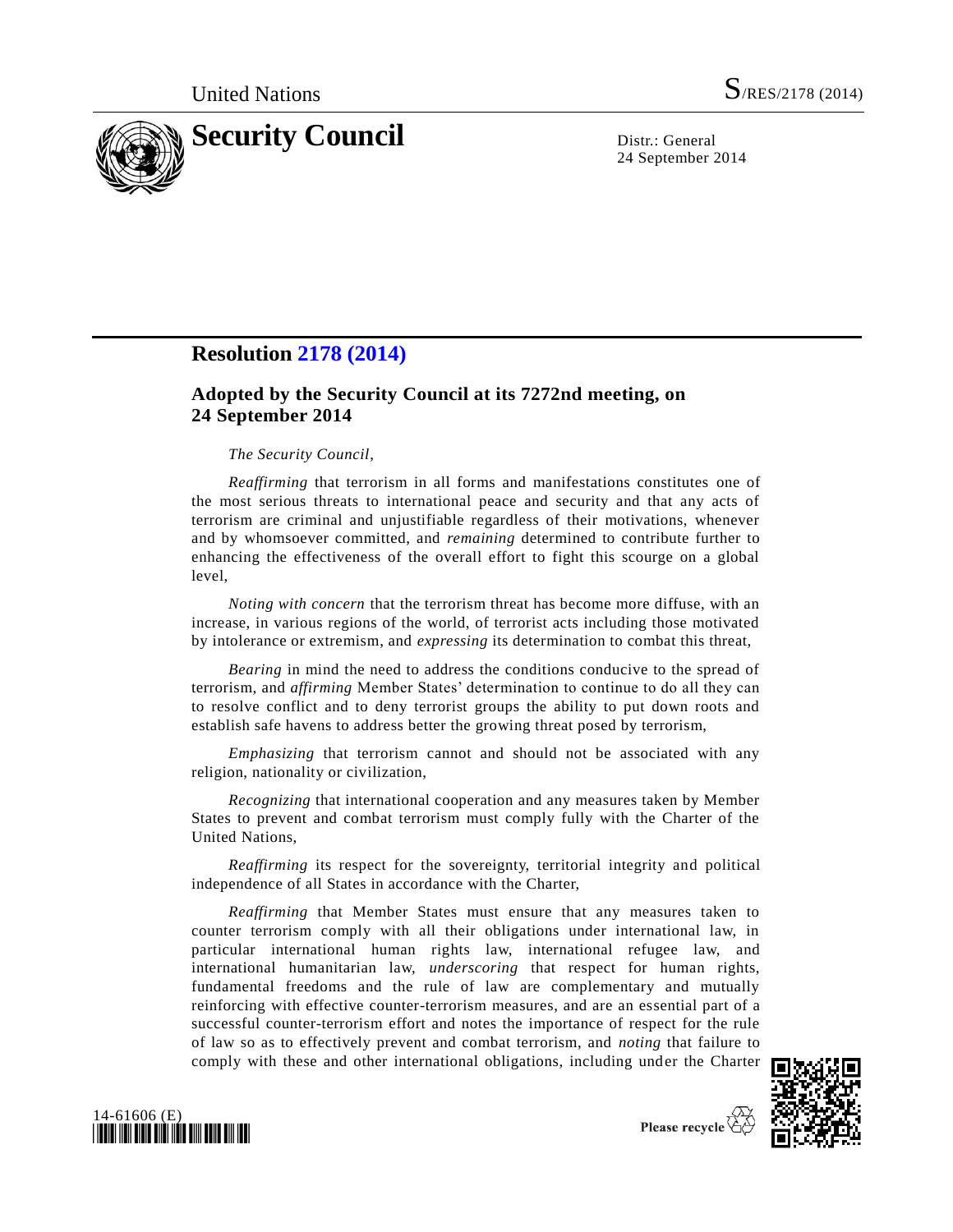of the United Nations, is one of the factors contributing to increased radicalization and fosters a sense of impunity,

*Expressing grave concern* over the acute and growing threat posed by foreign terrorist fighters, namely individuals who travel to a State other than their States of residence or nationality for the purpose of the perpetration, planning, or preparation of, or participation in, terrorist acts or the providing or receiving of terrorist training, including in connection with armed conflict, and *resolving* to address this threat,

*Expressing* grave concern about those who attempt to travel to become foreign terrorist fighters,

*Concerned* that foreign terrorist fighters increase the intensity, duration and intractability of conflicts, and also may pose a serious threat to their States of origin, the States they transit and the States to which they travel, as well as States neighbouring zones of armed conflict in which foreign terrorist fighters are active and that are affected by serious security burdens, and *noting* that the threat of foreign terrorist fighters may affect all regions and Member States, even those far from conflict zones, and *expressing* grave concern that foreign terrorist fighters are using their extremist ideology to promote terrorism,

*Expressing concern* that international networks have been established by terrorists and terrorist entities among States of origin, transit and destination through which foreign terrorist fighters and the resources to support them have been channelled back and forth,

*Expressing* particular concern that foreign terrorist fighters are being recruited by and are joining entities such as the Islamic State in Iraq and the Levant (ISIL), the Al-Nusrah Front (ANF) and other cells, affiliates, splinter groups or derivatives of Al-Qaida, as designated by the Committee established pursuant to resolutions [1267 \(1999\)](http://undocs.org/S/RES/1267(1999)) and [1989 \(2011\),](http://undocs.org/S/RES/1989(2011)) *recognizing* that the foreign terrorist fighter threat includes, among others, individuals supporting acts or activities of Al-Qaida and its cells, affiliates, splinter groups, and derivative entities, including by recruiting for or otherwise supporting acts or activities of such entities, and *stressing* the urgent need to address this particular threat,

*Recognizing* that addressing the threat posed by foreign terrorist fighters requires comprehensively addressing underlying factors, including by preventing radicalization to terrorism, stemming recruitment, inhibiting foreign terrorist fighter travel, disrupting financial support to foreign terrorist fighters, countering violent extremism, which can be conducive to terrorism, countering incitement to terrorist acts motivated by extremism or intolerance, promoting political and religious tolerance, economic development and social cohesion and inclusiveness, ending and resolving armed conflicts, and facilitating reintegration and rehabilitation,

*Recognizing also* that terrorism will not be defeated by military force, law enforcement measures, and intelligence operations alone, and *underlining* the need to address the conditions conducive to the spread of terrorism, as outlined in Pillar I of the United Nations Global Counter-Terrorism Strategy [\(A/RES/60/288\)](http://undocs.org/A/RES/60/288),

*Expressing* concern over the increased use by terrorists and their supporters of communications technology for the purpose of radicalizing to terrorism, recruiting and inciting others to commit terrorist acts, including through the internet, and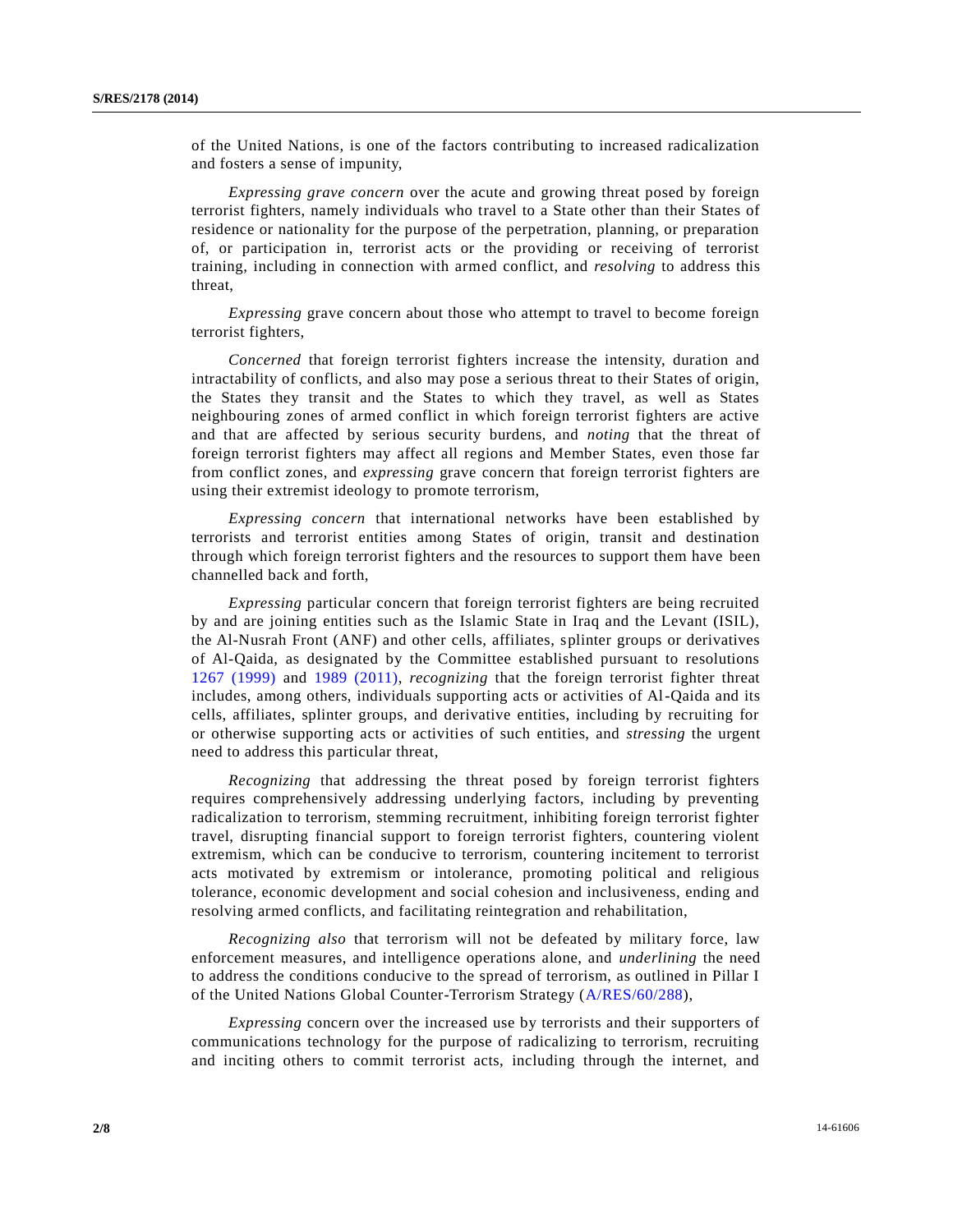financing and facilitating the travel and subsequent activities of foreign terrorist fighters, and *underlining* the need for Member States to act cooperatively to prevent terrorists from exploiting technology, communications and resources to incite support for terrorist acts, while respecting human rights and fundamental freedoms and in compliance with other obligations under international law,

*Noting* with appreciation the activities undertaken in the area of capacity building by United Nations entities, in particular entities of the Counter-Terrorism Implementation Task Force (CTITF), including the United Nations Office of Drugs and Crime (UNODC) and the United Nations Centre for Counter-Terrorism (UNCCT), and also the efforts of the Counter Terrorism Committee Executive Directorate (CTED) to facilitate technical assistance, specifically by promoting engagement between providers of capacity-building assistance and recipients, in coordination with other relevant international, regional and subregional organizations, to assist Member States, upon their request, in implementation of the United Nations Global Counter-Terrorism Strategy,

*Noting* recent developments and initiatives at the international, regional and subregional levels to prevent and suppress international terrorism, and *noting* the work of the Global Counterterrorism Forum (GCTF), in particular its recent adoption of a comprehensive set of good practices to address the foreign terrorist fighter phenomenon, and its publication of several other framework documents and good practices, including in the areas of countering violent extremism, criminal justice, prisons, kidnapping for ransom, providing support to victims of terrorism, and community-oriented policing, to assist interested States with the practical implementation of the United Nations counter-terrorism legal and policy framework and to complement the work of the relevant United Nations counter-terrorism entities in these areas,

*Noting* with appreciation the efforts of INTERPOL to address the threat posed by foreign terrorist fighters, including through global law enforcement information sharing enabled by the use of its secure communications network, databases, and system of advisory notices, procedures to track stolen, forged identity papers and travel documents, and INTERPOL's counter-terrorism fora and foreign terrorist fighter programme,

*Having regard to and highlighting* the situation of individuals of more than one nationality who travel to their states of nationality for the purpose of the perpetration, planning, preparation of, or participation in, terrorist acts or the providing or receiving of terrorist training, and *urging* States to take action, as appropriate, in compliance with their obligations under their domestic law and international law, including international human rights law,

*Calling* upon States to ensure, in conformity with international law, in particular international human rights law and international refugee law, that refugee status is not abused by the perpetrators, organizers or facilitators of terrorist acts, including by foreign terrorist fighters,

*Reaffirming* its call upon all States to become party to the international counter-terrorism conventions and protocols as soon as possible, whether or not they are a party to regional conventions on the matter, and to fully implement their obligations under those to which they are a party,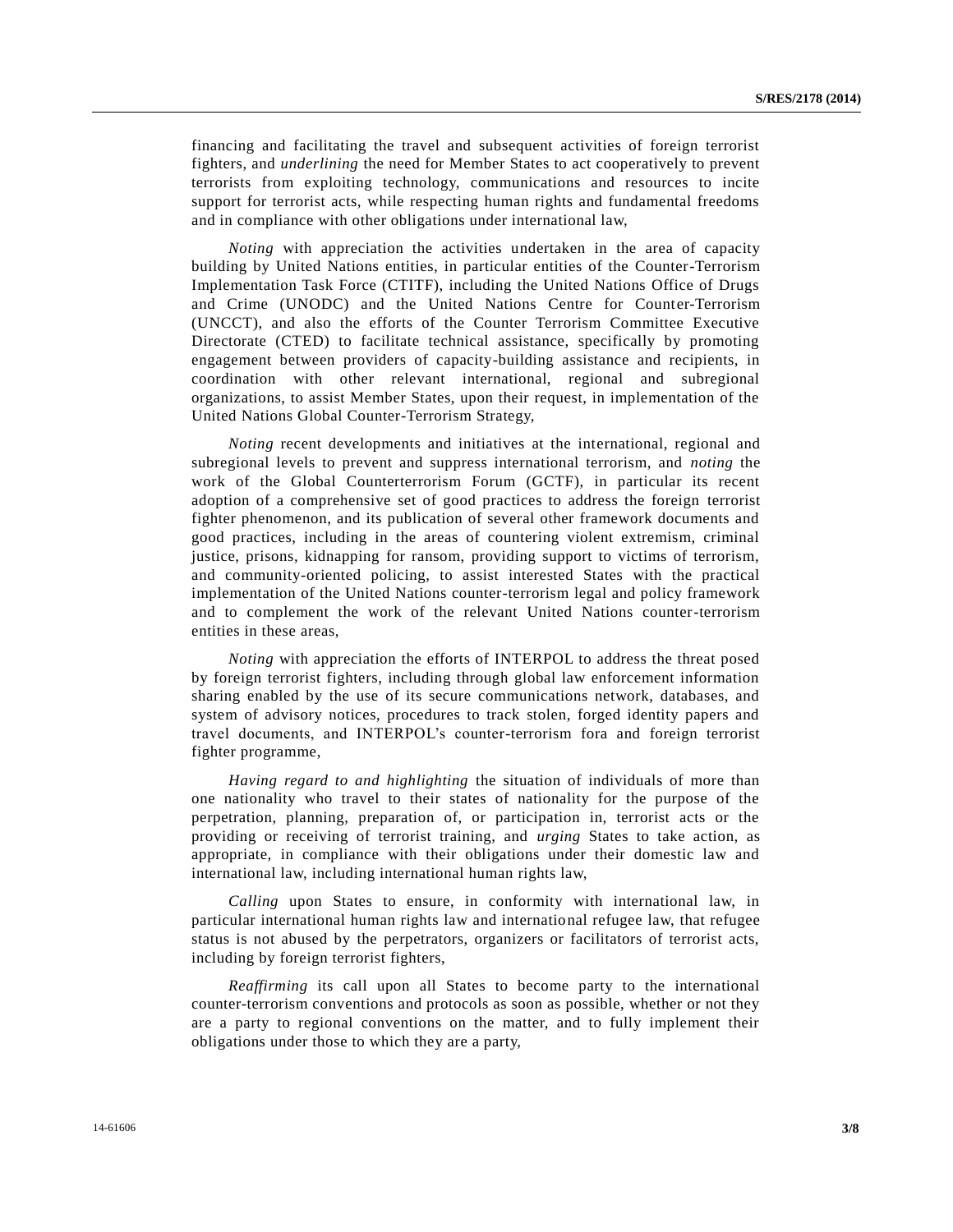*Noting* the continued threat to international peace and security posed by terrorism, and *affirming* the need to combat by all means, in accordance with the Charter of the United Nations, threats to international peace and security caused by terrorist acts, including those perpetrated by foreign terrorist fighters,

*Acting* under Chapter VII of the Charter of the United Nations,

1. *Condemns* the violent extremism, which can be conducive to terrorism, sectarian violence, and the commission of terrorist acts by foreign terrorist fighters, and *demands* that all foreign terrorist fighters disarm and cease all terrorist acts and participation in armed conflict;

2. *Reaffirms* that all States shall prevent the movement of terrorists or terrorist groups by effective border controls and controls on issuance of identity papers and travel documents, and through measures for preventing counterfeiting, forgery or fraudulent use of identity papers and travel documents, *underscores*, in this regard, the importance of addressing, in accordance with their relevant international obligations, the threat posed by foreign terrorist fighters, and *encourages* Member States to employ evidence-based traveller risk assessment and screening procedures including collection and analysis of travel data, without resorting to profiling based on stereotypes founded on grounds of discrimination prohibited by international law;

3. *Urges* Member States, in accordance with domestic and international law, to intensify and accelerate the exchange of operational information regarding actions or movements of terrorists or terrorist networks, including foreign terrorist fighters, especially with their States of residence or nationality, through bilateral or multilateral mechanisms, in particular the United Nations;

4. *Calls upon* all Member States, in accordance with their obligations under international law, to cooperate in efforts to address the threat posed by foreign terrorist fighters, including by preventing the radicalization to terrorism and recruitment of foreign terrorist fighters, including children, preventing foreign terrorist fighters from crossing their borders, disrupting and preventing financial support to foreign terrorist fighters, and developing and implementing prosecution, rehabilitation and reintegration strategies for returning foreign terrorist fighters;

5. *Decides* that Member States shall, consistent with international human rights law, international refugee law, and international humanitarian law, prevent and suppress the recruiting, organizing, transporting or equipping of individuals who travel to a State other than their States of residence or nationality for the purpose of the perpetration, planning, or preparation of, or participation in, terrorist acts or the providing or receiving of terrorist training, and the financing of their travel and of their activities;

6. *Recalls* its decision, in resolution [1373 \(2001\),](http://undocs.org/S/RES/1373(2001)) that all Member States shall ensure that any person who participates in the financing, planning, preparation or perpetration of terrorist acts or in supporting terrorist acts is brought to justice, and *decides* that all States shall ensure that their domestic laws and regulations establish serious criminal offenses sufficient to provide the ability to prosecute and to penalize in a manner duly reflecting the seriousness of the offense:

(a) their nationals who travel or attempt to travel to a State other than their States of residence or nationality, and other individuals who travel or attempt to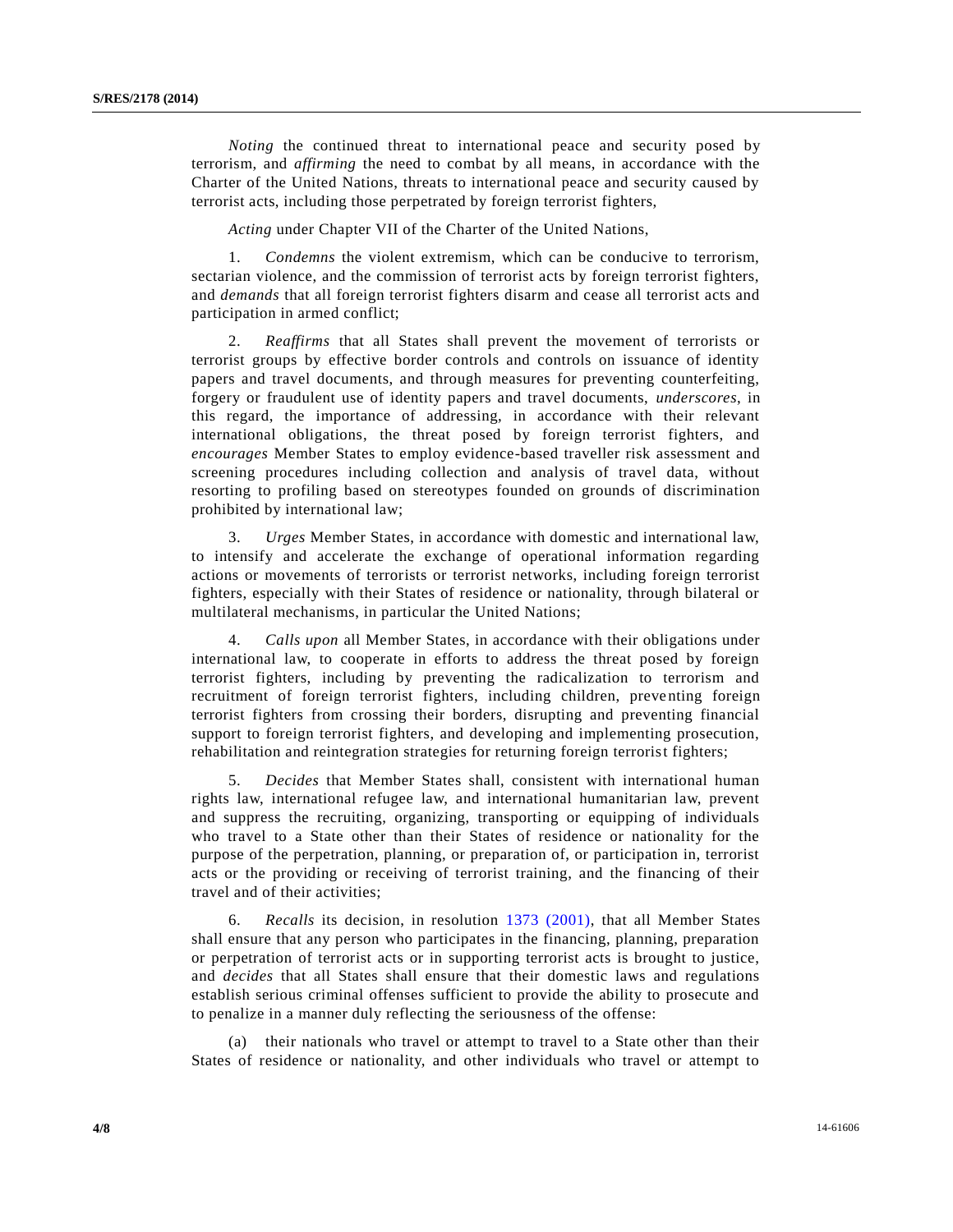travel from their territories to a State other than their States of residence or nationality, for the purpose of the perpetration, planning, or preparation of, or participation in, terrorist acts, or the providing or receiving of terrorist training;

(b) the wilful provision or collection, by any means, directly or indirectly, of funds by their nationals or in their territories with the intention that the funds should be used, or in the knowledge that they are to be used, in order to finance the travel of individuals who travel to a State other than their States of residence or nationality for the purpose of the perpetration, planning, or preparation of, or participation in, terrorist acts or the providing or receiving of terrorist training; and,

(c) the wilful organization, or other facilitation, including acts of recruitment, by their nationals or in their territories, of the travel of individuals who travel to a State other than their States of residence or nationality for the purpose of the perpetration, planning, or preparation of, or participation in, terrorist acts or the providing or receiving of terrorist training;

7. *Expresses* its strong determination to consider listing pursuant to resolution [2161 \(2014\)](http://undocs.org/S/RES/2161(2014)) individuals, groups, undertakings and entities associated with Al-Qaida who are financing, arming, planning, or recruiting for them, or otherwise supporting their acts or activities, including through information and communications technologies, such as the internet, social media, or any other means;

8. *Decides* that, without prejudice to entry or transit necessary in the furtherance of a judicial process, including in furtherance of such a process related to arrest or detention of a foreign terrorist fighter, Member States shall prevent the entry into or transit through their territories of any individual about whom that State has credible information that provides reasonable grounds to believe that he or she is seeking entry into or transit through their territory for the purpo se of participating in the acts described in paragraph 6, including any acts or activities indicating that an individual, group, undertaking or entity is associated with Al-Qaida, as set out in paragraph 2 of resolution [2161 \(2014\),](http://undocs.org/S/RES/2161(2014)) provided that nothing in this paragraph shall oblige any State to deny entry or require the departure from its territories of its own nationals or permanent residents;

9. *Calls upon* Member States to require that airlines operating in their territories provide advance passenger information to the appropriate national authorities in order to detect the departure from their territories, or attempted entry into or transit through their territories, by means of civil aircraft, of individuals designated by the Committee established pursuant to resolutions [1267 \(1999\)](http://undocs.org/S/RES/1267(1999)) and [1989 \(2011\)](http://undocs.org/S/RES/1989(2011)) ("the Committee"), and further *calls upon* Member States to report any such departure from their territories, or such attempted entry into or transit through their territories, of such individuals to the Committee, as well as sharing this information with the State of residence or nationality, as appropriate and in accordance with domestic law and international obligations;

10. *Stresses* the urgent need to implement fully and immediately this resolution with respect to foreign terrorist fighters, *underscores* the particular and urgent need to implement this resolution with respect to those foreign terrorist fighters who are associated with ISIL, ANF and other cells, affiliates, splinter groups or derivatives of Al-Qaida, as designated by the Committee, and *expresses* its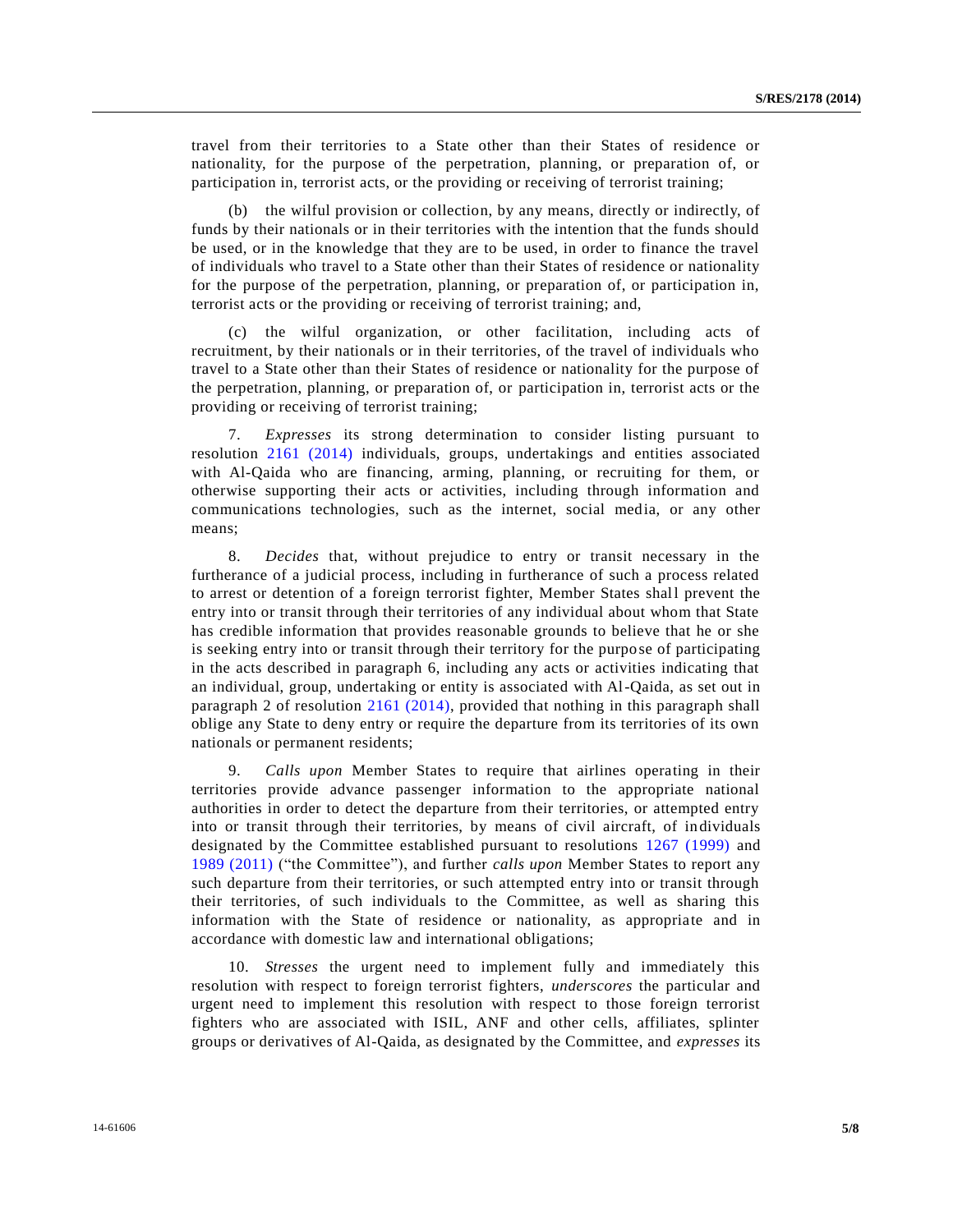readiness to consider designating, under resolution [2161 \(2014\),](http://undocs.org/S/RES/2161(2014)) individuals associated with Al-Qaida who commit the acts specified in paragraph 6 above;

#### *International Cooperation*

11. *Calls upon* Member States to improve international, regional, and subregional cooperation, if appropriate through bilateral agreements, to prevent the travel of foreign terrorist fighters from or through their territories, including through increased sharing of information for the purpose of identifying fore ign terrorist fighters, the sharing and adoption of best practices, and improved understanding of the patterns of travel by foreign terrorist fighters, and for Member States to act cooperatively when taking national measures to prevent terrorists from exploiting technology, communications and resources to incite support for terrorist acts, while respecting human rights and fundamental freedoms and in compliance with other obligations under international law;

12. *Recalls* its decision in resolution [1373 \(2001\)](http://undocs.org/S/RES/1373(2001)) that Member States shall afford one another the greatest measure of assistance in connection with criminal investigations or proceedings relating to the financing or support of terrorist acts, including assistance in obtaining evidence in their possession necessary for the proceedings, and *underlines* the importance of fulfilling this obligation with respect to such investigations or proceedings involving foreign terrorist fighters;

13. *Encourages* Interpol to intensify its efforts with respect to the foreign terrorist fighter threat and to recommend or put in place additional resources to support and encourage national, regional and international measures to monitor and prevent the transit of foreign terrorist fighters, such as expanding the use of INTERPOL Special Notices to include foreign terrorist fighters;

14. *Calls upon* States to help build the capacity of States to address the threat posed by foreign terrorist fighters, including to prevent and interdict foreign terrorist fighter travel across land and maritime borders, in particular the States neighbouring zones of armed conflict where there are foreign terrorist fighters, and *welcomes* and *encourages* bilateral assistance by Member States to help build such national capacity;

#### *Countering Violent Extremism in Order to Prevent Terrorism*

15. *Underscores* that countering violent extremism, which can be conducive to terrorism, including preventing radicalization, recruitment, and mobilization of individuals into terrorist groups and becoming foreign terrorist fighters is an essential element of addressing the threat to international peace and security posed by foreign terrorist fighters, and *calls upon* Member States to enhance efforts to counter this kind of violent extremism;

16. *Encourages* Member States to engage relevant local communities and non-governmental actors in developing strategies to counter the violent extremist narrative that can incite terrorist acts, address the conditions conducive to the spread of violent extremism, which can be conducive to terrorism, including by empowering youth, families, women, religious, cultural and education leaders, and all other concerned groups of civil society and adopt tailored approaches to countering recruitment to this kind of violent extremism and promoting social inclusion and cohesion;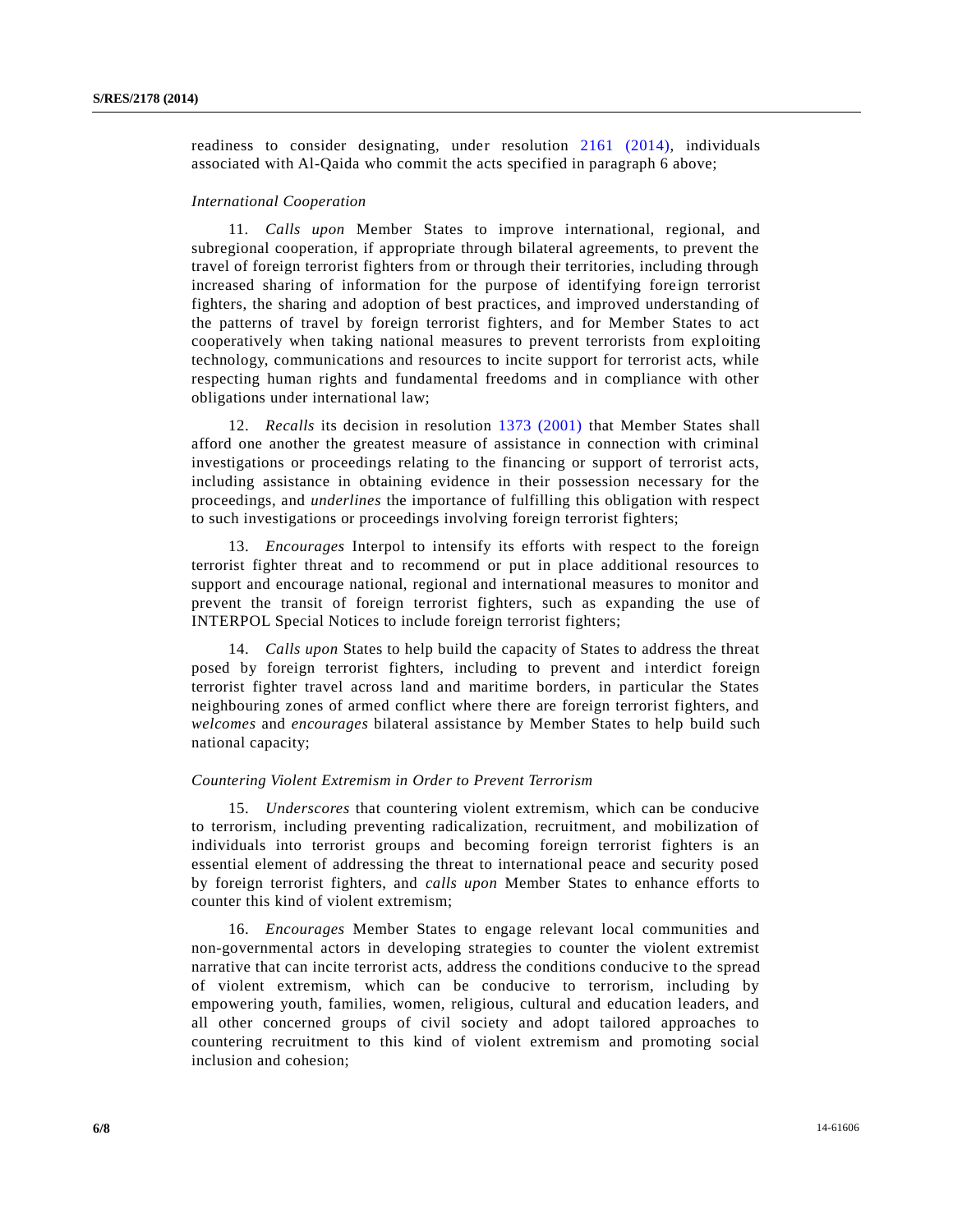17. *Recalls* its decision in paragraph 14 of resolution [2161 \(2014\)](http://undocs.org/S/RES/2161(2014)) with respect to improvised explosive devices (IEDs) and individuals, groups, undertakings and entities associated with Al-Qaida, and *urges* Member States, in this context, to act cooperatively when taking national measures to prevent terrorists from exploiting technology, communications and resources, including audio and video, to incite support for terrorist acts, while respecting human rights and fundamental freedoms and in compliance with other obligations under international law;

18. *Calls upon* Member States to cooperate and consistently support each other's efforts to counter violent extremism, which can be conducive to terrorism, including through capacity building, coordination of plans and efforts, and sharing lessons learned;

19. *Emphasizes* in this regard the importance of Member States' efforts to develop non-violent alternative avenues for conflict prevention and resolution by affected individuals and local communities to decrease the risk of radicalization to terrorism, and of efforts to promote peaceful alternatives to violent narratives espoused by foreign terrorist fighters, and *underscores* the role education can play in countering terrorist narratives;

### *United Nations Engagement on the Foreign Terrorist Fighter Threat*

20. *Notes* that foreign terrorist fighters and those who finance or otherwise facilitate their travel and subsequent activities may be eligible for inclusion on the Al-Qaida Sanctions List maintained by the Committee pursuant to resolutions [1267](http://undocs.org/S/RES/1267(1999))  [\(1999\)](http://undocs.org/S/RES/1267(1999)) and [1989 \(2011\)](http://undocs.org/S/RES/1989(2011)) where they participate in the financing, planning, facilitating, preparing, or perpetrating of acts or activities by, in conjunction with, under the name of, on behalf of, or in support of, Al-Qaida, supplying, selling or transferring arms and related materiel to, or recruiting for, or otherwise supporting acts or activities of Al-Qaida or any cell, affiliate, splinter group or derivative thereof, and *calls upon* States to propose such foreign terrorist fighters and those who facilitate or finance their travel and subsequent activities for possible designation;

21. *Directs* the Committee established pursuant to resolution [1267 \(1999\)](http://undocs.org/S/RES/1267(1999)) and [1989 \(2011\)](http://undocs.org/S/RES/1989(2011)) and the Analytical Support and Sanctions Monitoring Team, in close cooperation with all relevant United Nations counter-terrorism bodies, in particular CTED, to devote special focus to the threat posed by foreign terrorist fighters recruited by or joining ISIL, ANF and all groups, undertakings and entities associated with Al-Qaida;

22. *Encourages* the Analytical Support and Sanctions Monitoring Team to coordinate its efforts to monitor and respond to the threat posed by foreign terrorist fighters with other United Nations counter-terrorism bodies, in particular the CTITF;

23. *Requests* the Analytical Support and Sanctions Monitoring Team, in close cooperation with other United Nations counter-terrorism bodies, to report to the Committee established pursuant to resolutions [1267 \(1999\)](http://undocs.org/S/RES/1267(1999)) and [1989 \(2011\)](http://undocs.org/S/RES/1989(2011)) within 180 days, and provide a preliminary oral update to the Committee within 60 days, on the threat posed by foreign terrorist fighters recruited by or joining ISIL, ANF and all groups, undertakings and entities associated with Al-Qaida, including: